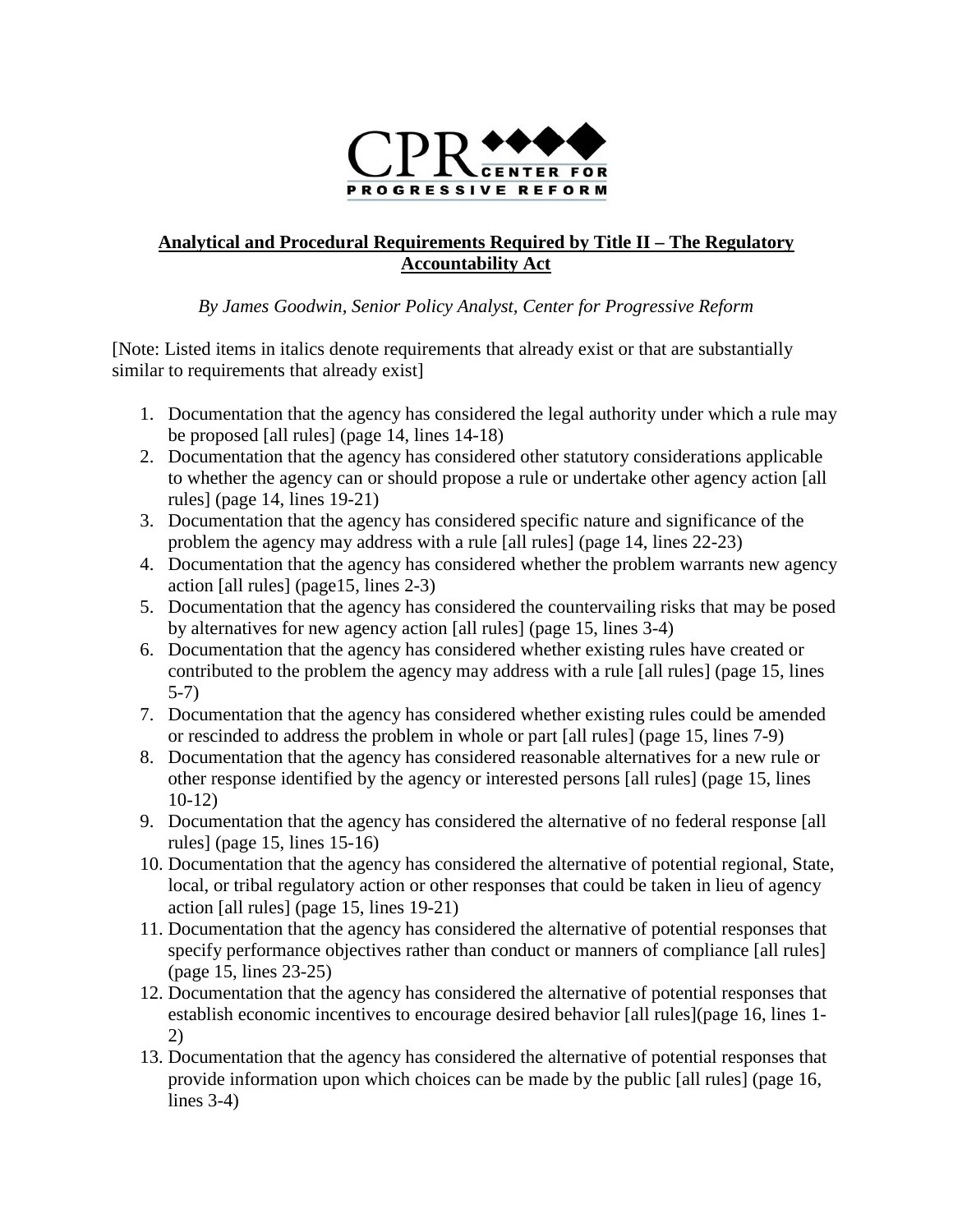- 14. Documentation that the agency has considered the alternative of potential responses that incorporate other innovative alternatives rather than agency actions that specify conduct or manners of compliance [all rules] (page 16, lines 5-7)
- 15. Documentation that the agency has considered the potential direct costs and benefits associated with potential alternative rules and other responses [all rules] (page 16, lines 10-14)
- 16. Documentation that the agency has considered the potential indirect costs and benefits associated with potential alternative rules and other responses [all rules] (page 16, lines 10-14)
- 17. Documentation that the agency has considered the potential cumulative costs and benefits associated with potential alternative rules and other responses [all rules] (page 16, lines 10-14)
- 18. Documentation that the agency has estimated impacts on jobs that are associated with potential alternative rules and other responses [all rules] (page 16, lines 14-17)
- 19. Documentation that the agency has estimated impacts on economic growth that are associated with potential alternative rules and other responses [all rules] (page 16, lines 14-17)
- 20. Documentation that the agency has estimated impacts on innovation that are associated with potential alternative rules and other responses [all rules] (page 16, lines 14-17)
- 21. Documentation that the agency has estimated impacts on economic competitiveness that are associated with potential alternative rules and other responses [all rules] (page 16, lines 14-17)
- 22. Documentation that the agency has considered means to increase the cost-effectiveness of any Federal response [all rules] (page 16, lines 18-19)
- 23. Documentation that the agency has considered incentives for innovation [all rules] (page 16, line 20)
- 24. Documentation that the agency has considered incentives for consistency [all rules] (page 16, line 20)
- 25. Documentation that the agency has considered incentives for predictability [all rules] (page 16, line 21)
- 26. Documentation that the agency has considered incentives for lower costs of enforcement and compliance [all rules] (page 16, lines 21-22)
- 27. Documentation that the agency has considered incentives for flexibility [all rules] (page 16, line 23)
- 28. Publication of an advanced notice of proposed rulemaking [major and high-impact rules; certain other rules] (page 17, lines 1-7)
- 29. The advanced notice of proposed rulemaking must include a statement identifying the nature and significance of the problem the agency may address with a rule [major and high-impact rules; certain other rules] (page 17, lines 11-12)
- 30. The advanced notice of proposed rulemaking must include a statement identifying data and other evidence and information on which the agency expects to rely [major and highimpact rules; certain other rules] (page 17, lines 13-15)
- 31. The advanced notice of proposed rulemaking must include a statement identifying the legal authority under which a rule may be proposed [major and high-impact rules; certain other rules] (page 17, lines 16-20)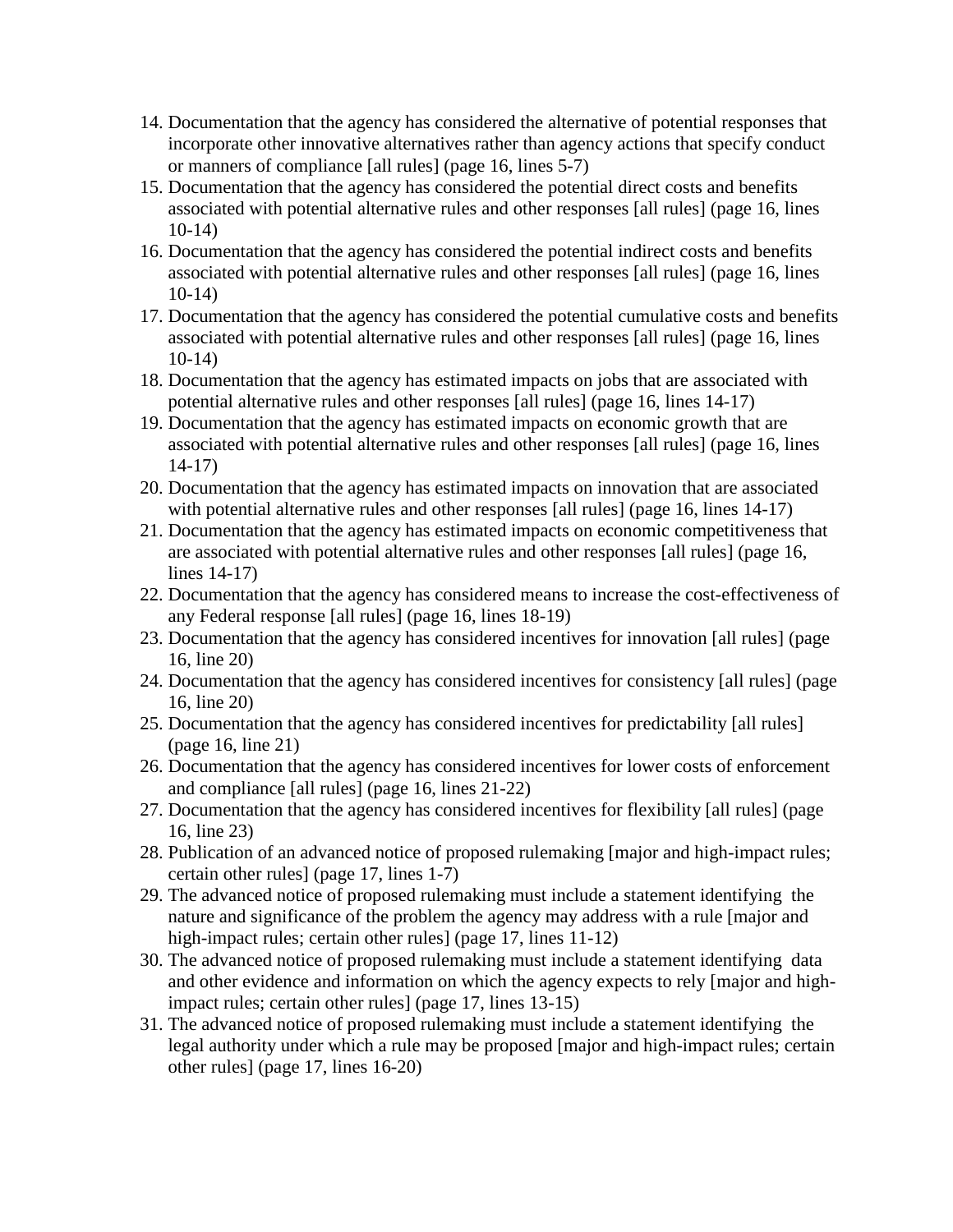- 32. The advanced notice of proposed rulemaking must include a statement identifying preliminary information available to the agency concerning the listed rulemaking considerations [major and high-impact rules; certain other rules] (page 17, lines 21-23)
- 33. The advanced notice of proposed rulemaking must include a statement identifying the nature of and potential reasons to adopt the novel legal or policy position upon which the agency may base a proposed rule [certain major and high-impact rules; certain other rules] (page 17, lines 24-25; page 18, lines 1-4)
- 34. Solicitation of written data, views or argument from interested persons concerning the information and issues addressed in the advance notice [major and high-impact rules; certain other rules] (page 18, lines 5-6)
- 35. Provision for a period of not fewer than 60 days for interested persons to submit such written data, views, or argument to the agency [major and high-impact rules; certain other rules] (page 18, lines 8-10)
- 36. Consultation with the Administrator of the Office of Information and Regulatory Affairs [all rules] (page 18, lines 14-16)
- *37. Publication of a notice of proposed rulemaking [all rules] (page 18, lines 16-18)*
- *38. The notice of proposed rulemaking must include a statement of the time, place, and nature of public rule making proceedings [all rules] (page 18, lines 19-20)*
- *39. The notice of proposed rulemaking must include a reference to the legal authority under which the rule is proposed [all rules] (page 18, lines 21-22)*
- *40. The notice of proposed rulemaking must include the terms of the proposed rule [all rules] (page 18, lines 21-22)*
- 41. The notice of proposed rulemaking must include a summary of information known to the agency concerning the listed rulemaking considerations [all rules] (page 19, lines 4-6)
- 42. The notice of proposed rulemaking must include a summary of additional information the agency provided to and obtained from interested persons through the advanced notice of proposed rulemaking process[major and high-impact rules; certain other rules] (page 19, lines 7-9)
- 43. The notice of proposed rulemaking must include a summary of any preliminary risk assessment or regulatory impact analysis performed by the agency [all rules] (page 19, lines 10-12)
- *44. The notice of proposed rulemaking must include information specifically identifying all data, studies, models, and other evidence or in formation considered or used by the agency in connection with its determination to propose the rule [all rules] (page 19, lines 13-17)*
- 45. The notice of proposed rulemaking must include a reasoned preliminary determination of need for the rule based on certain specified information [all rules] (page 19, lines 18-20)
- 46. The notice of proposed rulemaking must include an additional statement of whether a rule is required by statute [all rules] (page 19, lines 21-22)
- 47. The notice of proposed rulemaking must include a reasoned preliminary determination that the benefits of the proposed rule meet the relevant statutory objectives [all rules] (page 19, lines 23-24)
- 48. The notice of proposed rulemaking must include a reasoned preliminary determination that the benefits of the proposed rule justify the costs of the proposed rule [all rules] (page 19, lines 23- 25; page 20, lines 1-3)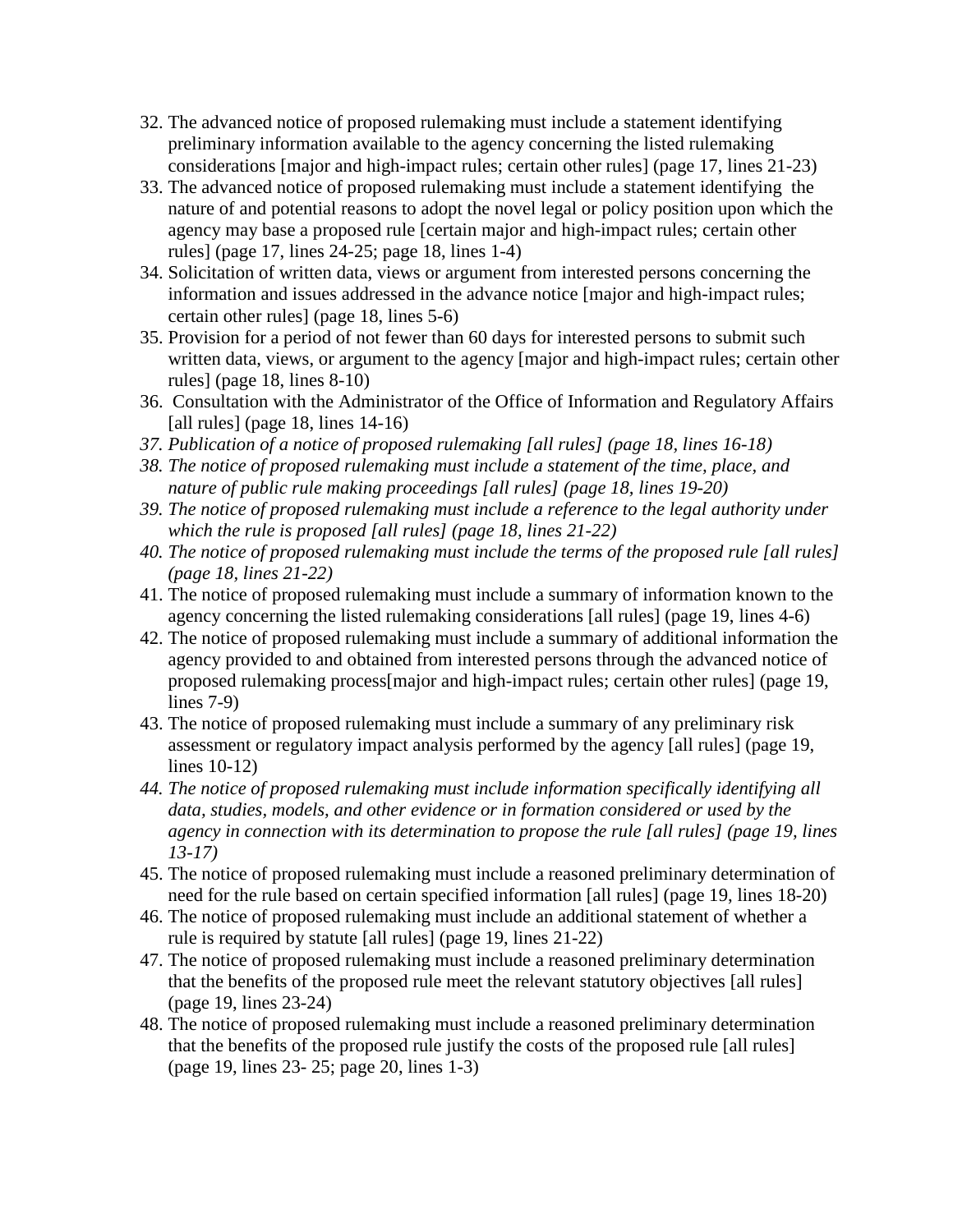- 49. The notice of proposed rulemaking must include a discussion of the alternatives to the proposed rule, and other alternative responses, considered by the agency [all rules] (page 20, lines 5-7)
- 50. The notice of proposed rulemaking must include a discussion of the costs and benefits of the alternatives to the proposed rule, and other alternative responses, considered by the agency [all rules] (page 20, lines 8-10)
- 51. The notice of proposed rulemaking must include a discussion of whether the alternatives to the proposed rule, and other alternative responses, considered by the agency meet relevant statutory objectives [all rules] (page 20, lines 11-12)
- 52. The notice of proposed rulemaking must include a discussion of why the agency did not propose any of the alternatives to the proposed rule, and other alternative responses, it considered [all rules] (page 20, lines 13-14)
- 53. The notice of proposed rulemaking must include a statement of whether existing rules have created or contributed to the problem the agency seeks to address with the proposed rule [all rules] (page 20, lines 15-17)
- 54. The notice of proposed rulemaking must include a statement of whether or not the agency proposes to amend or rescind any existing rules that have created or contributed to the problem the agency seeks to address with the proposed rule, and why [all rules] (page 20, lines 18-19)
- *55. Placement in the docket of information provided to or considered by the agency, and steps to obtain information by the agency, in connection with its determination to propose the rule [all rules] (page 20, lines 20-25; page 21, lines 1-7)*
- *56. After publication of the notice of proposed rulemaking, provision of not fewer than 60 days [not less than120 days for major or high impact rules] for interested persons to participate in the rule making through submission of written data, views, or arguments with or without opportunity for oral presentation [all rules] (page 22, lines 13-17; page 23, lines 6-9)*
- 57. If properly requested, the conduct of a hearing to determine whether any evidence or other information upon which the agency bases the proposed rule fails to comply with the Information Quality Act [all rules] (page 23, lines 10-15, 22-25; page 24, lines 1-6)
- 58. After publication of the notice of proposed rulemaking and the completion of the public participation period, conduct a formal rulemaking hearing [high-impact rules] (page 24, lines 18-25; page 25, line 1)
- 59. Prior to a formal rulemaking hearing, publication of a notice specifying the proposed rule to be considered at such hearing, the issues to be considered at the hearing, and the time and place for such hearing [high-impact rules] (page 26, lines 13-18)
- 60. Prior to adopting a final rule, consultation with the Administrator of the Office of Information and Regulatory Affairs to facilitate compliance with applicable rule making requirements [all rules] (page 26, lines 21-25)
- 61. Adoption of a final rule that is based on the best reasonably obtainable scientific, technical, economic, and other evidence and information concerning the need for, consequences of, and alternatives to the rule [all rules] (page 27, lines 1-4)
- 62. Adoption of a final rule that is the least costly rule considered during the rule making that meets relevant statutory objectives [all rules] (page 27, lines 5-8) *or* if adopting a final rule that is not the least costly rule considered during the rule making that meets relevant statutory objectives,